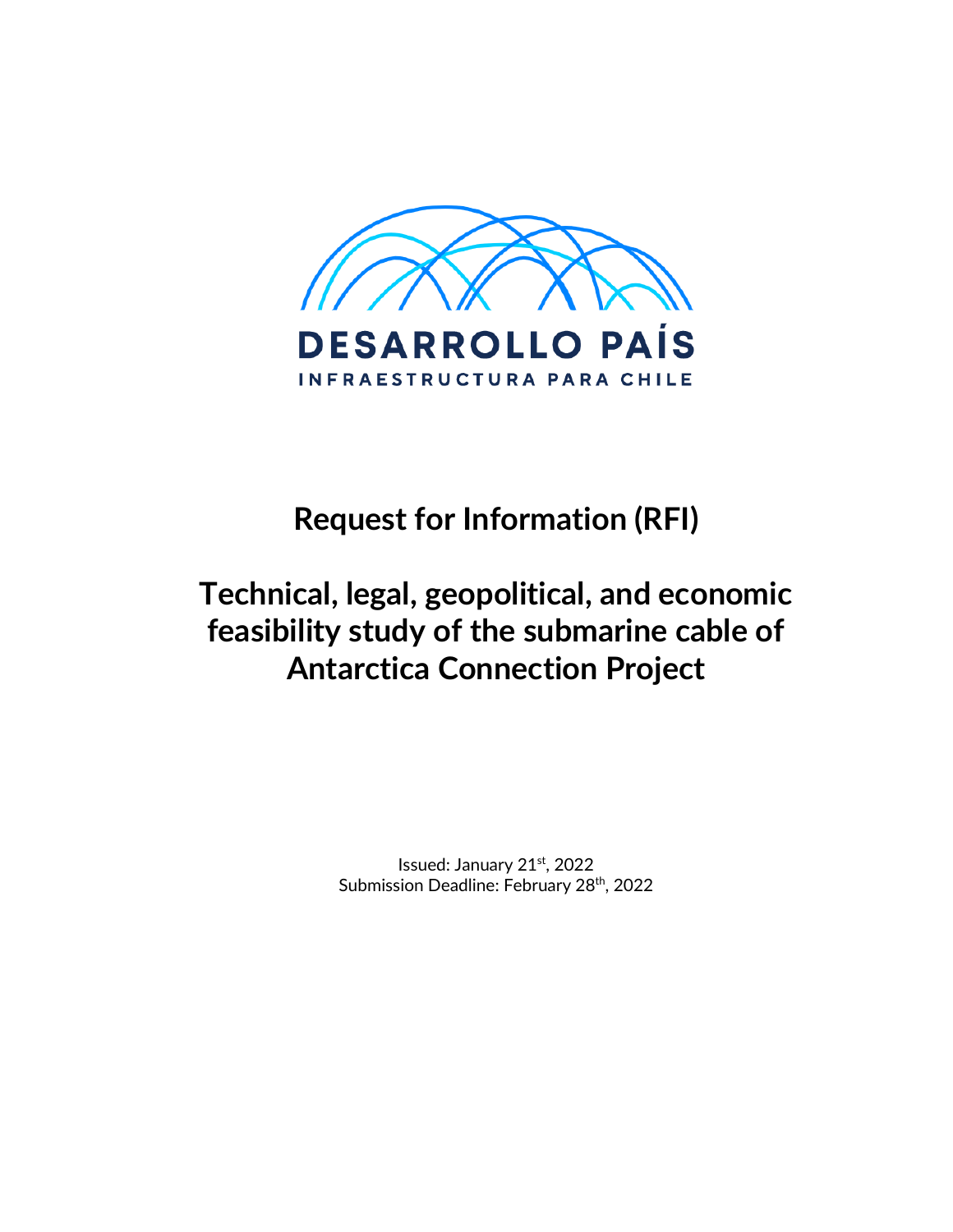

## I. BACKGROUND

Fondo de Infraestructura S.A.<sup>1</sup> ("Desarrollo País") aims to develop financing and investment business activities related to infrastructure projects in Chile. Desarrollo País seeks to promote the development of infrastructure projects that will improve the wellbeing of Chile and its citizens by fulfilling the country's long-term infrastructure needs through the development of projects both economically and socially profitable.

In this way, Desarrollo País is in a constant search to develop digital projects that the country needs. Antarctica is a region with low level of connectivity that needs urgently to improve its access to communication that, given the research activities found there, it would benefit immensely from having better connectivity. Therefore, Desarrollo País has decided to analyze Antarctica Connection Project ("Project") that aims to deploy the first fiber optic submarine cable to Antarctica.

On the other hand, the Undersecretariat of Telecommunications ("SUBTEL") is a body dependent on the Ministry of Transportation and Telecommunications of Chile. Its work is aimed at coordinating, promoting, encouraging, and developing telecommunications in Chile, transforming this sector in an engine for the economic and social development of the country.

SUBTEL's main functions are to propose national policies on telecommunications matters, in accordance with Government guidelines, conduct and control of their implementation, supervise telecommunications public and private companies in the country, controlling compliance with relevant laws, regulations and standards.

In turn, the administrative division of the country sets the superior administration of sub-national territories through regional governments, dual entities composed of the regional governor, as its executive body and by the regional council, a regulatory, supervisory, and decision-making collegiate body. The objective of the regional governments is the economic and social development of the Chilean Regions, exercising functions in terms of territorial planning, the promotion of production and the social and cultural development of its inhabitants, with investment budgets.

The Regional Governors assumed functions as of July  $14<sup>th</sup>$ , 2021, launching a process of political decentralization, since these new authorities were elected by universal suffrage, disappearing the position of Regional Mayor, who previously served as the executive body of regional governments and was an immediate agent of the President of the Republic, appointed by him/her.

Antarctica Connection Project has a significant importance to the Regional Government of Magallanes and Chilean Antarctica ("Regional Government"), as its name suggests, as well as the Regional Governor's program, where science, connectivity, logistics and tourism, have a special position with respect to the white continent.

Given the potential of Antarctica Connection Project, Desarrollo País has decided to move forward by leading the initiative with the support of SUBTEL and the Regional Government.

## II. INTRODUCTION

In recent years, Antarctica has become as one of the most important research sites in the world, given the unique features it offers. It currently develops numerous research initiatives with the aim of studying

<sup>1</sup> Governed by Law 21082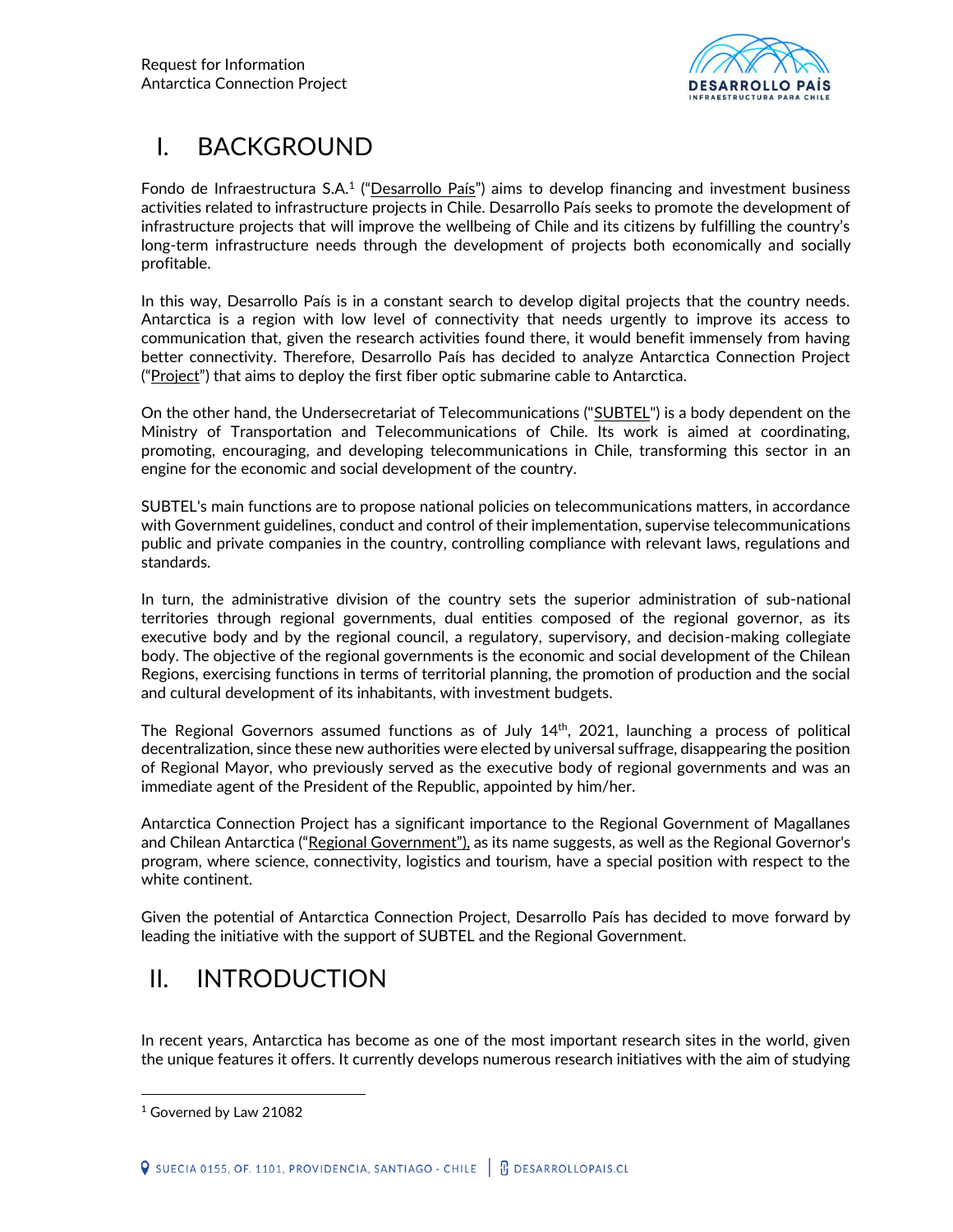

several global phenomena, such as climate change, evolutionary and ecological processes, astronomy and cosmology, pollution, fishing activity, among others.

This potential is not just limited to the creation of knowledge in these critical areas for the future of humanity, but also it enables the development of significant capabilities for the future of the country and the world, for instance, engineering associated with nature-observation systems, processing of large volumes of data and artificial intelligence, among others, through the deployment of this submarine cable.

However, research and other activities that take place in Antarctica are severely constrained by limited digital connectivity access. Currently, communications rely on a limited number of satellites with reduced bandwidths and high costs, resulting in limited communication to and from Antarctica.

Therefore, the deployment of a fiber optic submarine cable from Chile to Antarctica is expected to be the best solution to improve communications, given the capability and reliability it offers compared to a satellite solution. Considering the geographical and climatic characteristics of Antarctica, the technical challenge of constructing a fiber optic submarine cable is high and it must be studied in detail.

On the other hand, Chile, through SUBTEL, subsidized the deployment of the submarine cable Fibra Óptica Austral that built the closest cable landing station to Antarctica, located in Puerto Williams, Magallanes Region. This cable landing station provides a unique opportunity for the deployment of a submarine cable to Antarctica because it reduces submarine cable length and cost, it can interconnect with terrestrial networks in Magallanes Region, and it sets a high-capacity channel for the proper development of all activities in Antarctica.

With all that said, Chile has decided to analyze the possibility of building the first fiber optic submarine cable to provide a strong digital connectivity to Antarctica. The potential route involves 1,000 km of length approximately from Puerto Williams to Antarctica.

Antarctica Connection Project is an extremely ambitious initiative because it will allow Antarctica to have proper communications for its regular activities, it will promote cooperation, and it will encourage scientific development.

## III. RECENT SUBMARINE CABLE PROJECTS IN CHILE

Starting in 2014, new submarine cable projects were developed to contribute to the connectivity of Chile, including the southernmost areas of the country. In the latter area, the Government of Chile has led projects through Public-Private Partnerships ("PPP"), which aim to improve southern connectivity and, therefore, facilitate the execution of a new submarine cable to Antarctica. The most important projects include:

- 1. Humboldt: PPP promoted by the Government of Chile, leb by Desarrollo País. Its ready-forservice date is expected by 2025. The submarine cable will connect Valparaíso (Chile), Auckland (New Zealand) and Sydney (Australia), becoming the first submarine cable to cross the South Pacific.
- 2. Fibra Óptica Austral (FOA): PPP between CTR and SUBTEL and operational since 2020. It connects Puerto Montt, Tortel, Punta Arenas and Puerto Williams, becoming the southernmost submarine cable in the world.
- 3. Prat: Owned by GTD (Chile) and operational since 2020. It connects Puerto Montt, Valparaiso and Arica, among other Chilean cities, strengthening the terrestrial fiber optic backbone network that is developed in Chile from north to south.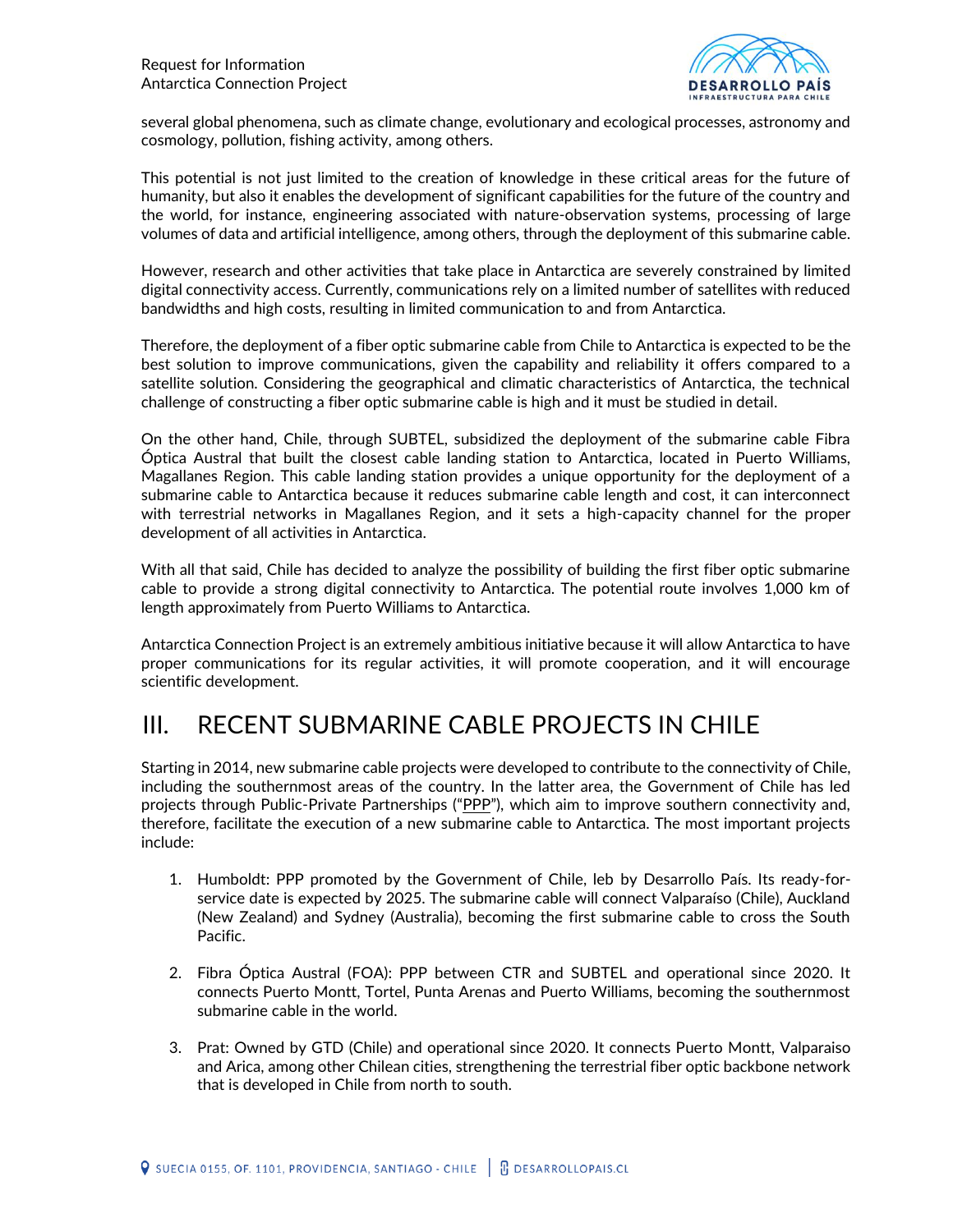

- 4. Mistral: Owned by América Móvil (Claro) and Telxius (Telefónica) and operational since 2021. It connects Chile (Valparaíso and Arica), Peru, Ecuador and Guatemala (Central America).
- 5. Curie: Owned by Google and operational since 2021. It connects Chile (Valparaíso), Panama and the coast of United States by the Pacific Ocean.



## IV. REQUEST FOR INFORMATION OBJECTIVES

The purpose of this Request for Information (" $RFI$ ") is to collect information from relevant suppliers to assist Desarrollo País to develop a feasibility study ("Feasibility Study") about the technical, legal, and economic feasibility needed to build a fiber-optic submarine cable between Chile and Antarctica.

Desarrollo País is developing this RFI process with the strong support and collaboration of both SUBTEL and the Regional Government, who will provide such support within the scope of their competencies, already described.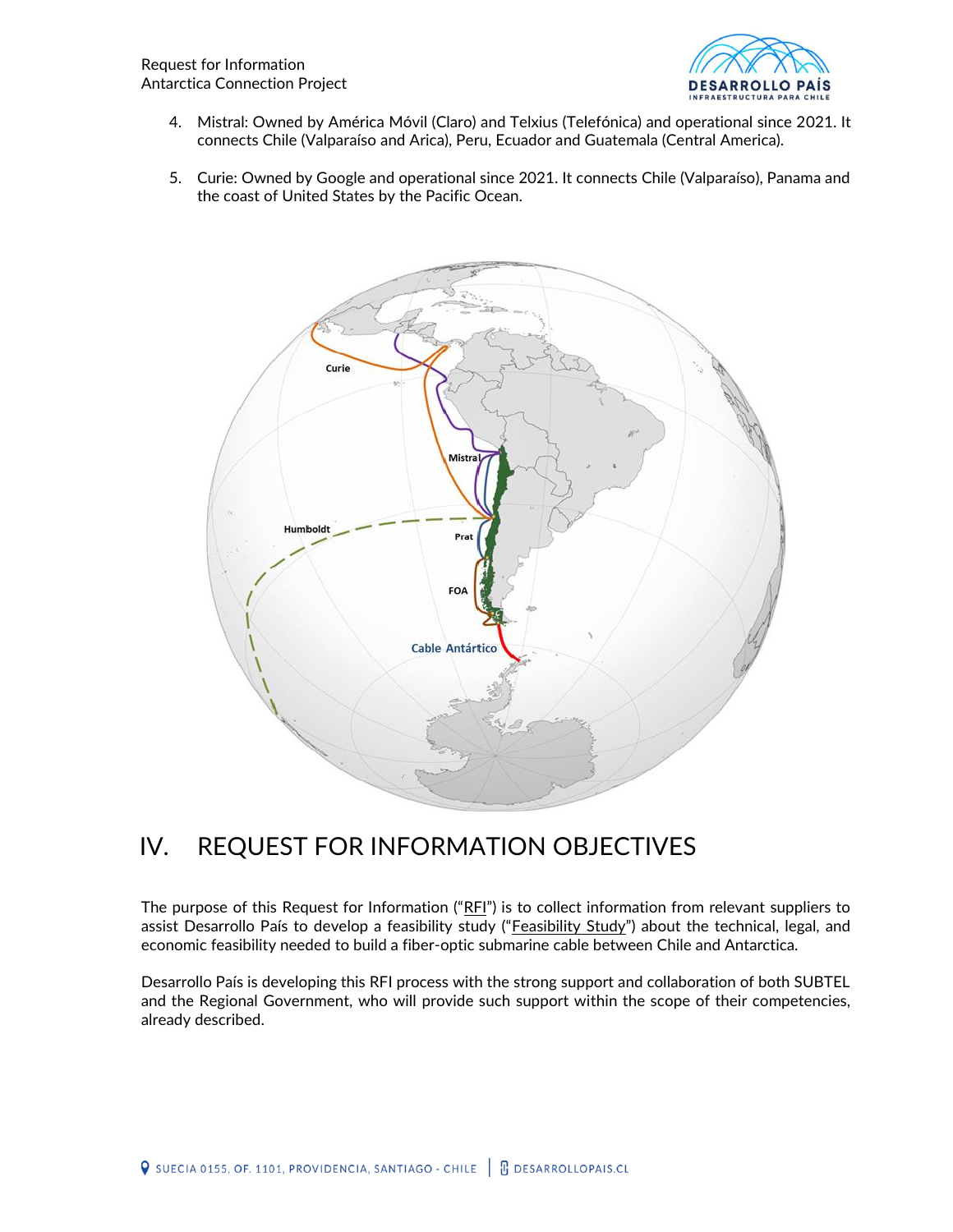

## V. EXPECTED CONTENTS AND RESULTS OF THE FEASIBILITY STUDY

Main expected results of the Feasibility Study are:

- Know the technical, legal, geopolitical, and economic feasibility related to the deployment of a fiber optic submarine cable to Antarctica
- Alternatives of interconnecting international bases and research centers located at the Antarctic peninsula and its nearby islands.
- Estimate the impact that this unprecedented project would have.

Some of the expected contents of the Feasibility Study are at least the followings:

- 1. Economic, financial, and scientific report
	- a. Project financial evaluation.
	- b. Project cost–benefit analysis.
	- c. Project scientific evaluation.
	- d. Business and operation model.
	- e. Model and sources of funding.
	- f. Risks analysis and its mitigation.
- 2. Technical report
	- a. Desktop study on submarine cable.
	- b. Project associated costs.
	- c. Analysis and design of technological alternatives to provide connectivity to international bases from submarine cable landing point.
	- d. Study of comparable cases that have had similar technical challenges to this project, for example, cables in the Arctic.
	- e. Risks analysis and its mitigation.
- 3. Legal report
	- a. Management and governance model
	- b. Regulatory framework for deployment and operation of submarine cable and other potentially required technologies.
	- c. Permits required for submarine and potentially terrestrial intervention
	- d. Risk analysis and mitigation.

### VI. RFI GENERAL CONDITIONS

### RFI Timeline

| <b>Publication of RFI</b>                                                | January 21st, 2022               |
|--------------------------------------------------------------------------|----------------------------------|
| Deadline for requesting a meeting                                        | February $21st$ , 2022           |
| Deadline for submitting information and letter of expression of interest | February 28 <sup>th</sup> , 2022 |

The deadlines set out in this instrument are fatal. The time zone for all purposes will be the one that governs the Metropolitan Region of Santiago de Chile.

### RFI process

a) RFI will be published on Desarrollo País' website (<https://www.desarrollopais.cl/>), on SUBTEL's website [\(https://www.subtel.gob.cl/](https://www.subtel.gob.cl/)) and on Regional Government's website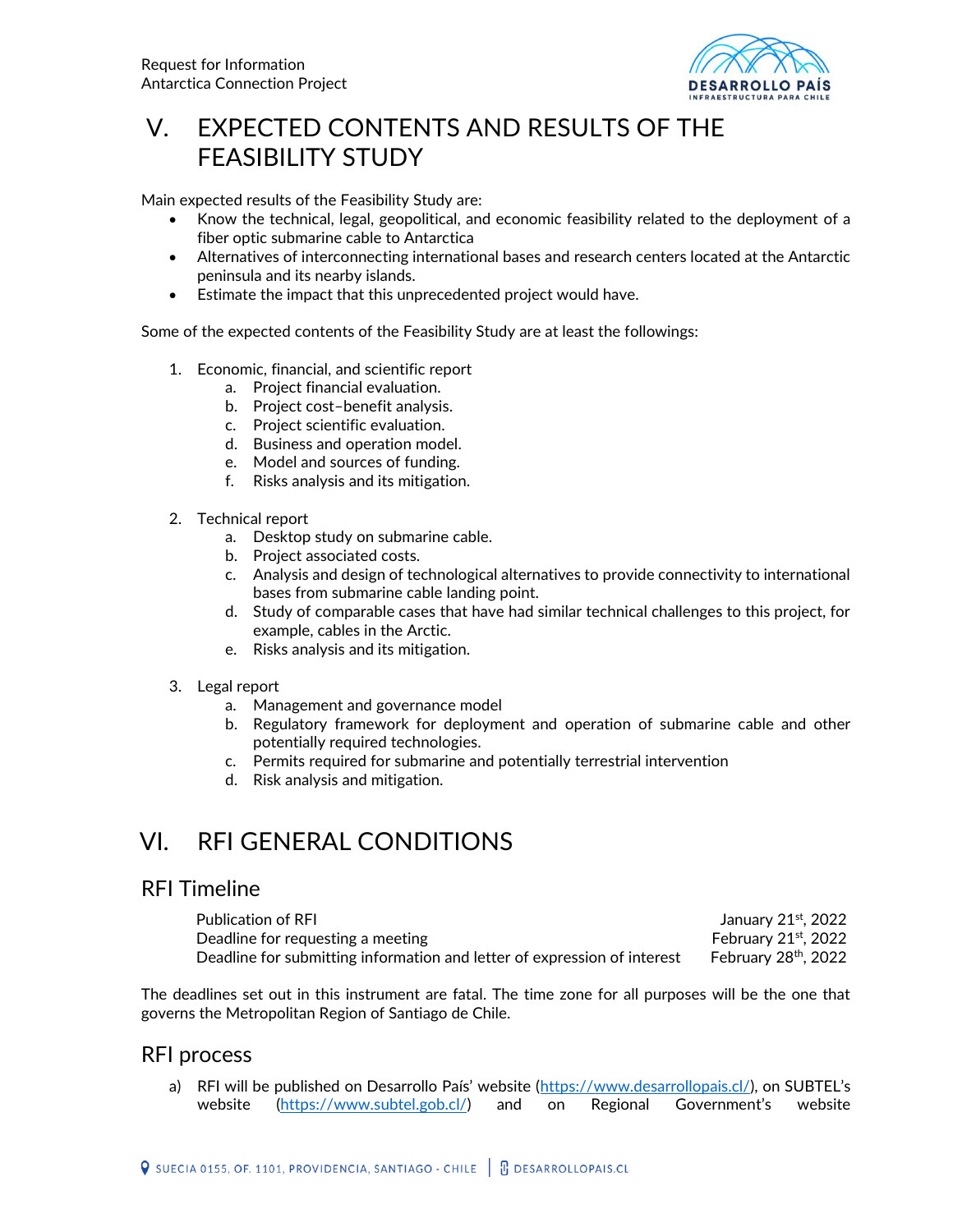

[\(https://www.goremagallanes.cl\)](https://www.goremagallanes.cl/) providing full details of the activities and instructions for participation in RFI.

b) Those interested in participating in this call will be able to ask questions and request clarifications regarding this RFI, in Spanish or English, by e-mail to Natalia López [\(nlopez@desarrollopais.cl\)](mailto:nlopez@desarrollopais.cl) and Andrés Contreras [\(acontreras@desarrollopais.cl\)](mailto:acontreras@desarrollopais.cl).

Through these e-mails interested parties can also request a meeting via videoconference, no later than February 21st, 2022.

Queries sent must indicate a name and contact email. No consultations may be accepted or answered to by any means other than those indicated above

- c) Desarrollo País may modify the provisions of this document and its Annexes, either on its own initiative or in response to a clarification requested by one of the potential informants, before the deadline for submitting the requested information.
- d) The modifications carried out will be informed on Desarrollo País' website [\(https://www.desarrollopais.cl/](https://www.desarrollopais.cl/)), on SUBTEL's website ([https://www.subtel.gob.cl/\)](https://www.subtel.gob.cl/) and on Regional Government's website ([https://www.goremagallanes.cl\)](https://www.goremagallanes.cl/). These amendments shall form an integral part of this document:
	- Along with the publication of the amendment, a new deadline may be set for the submission the information requested.
	- In all cases, it will be mandatory for potential informants to periodically review this process on Desarrollo País' website (<https://www.desarrollopais.cl/>), on SUBTEL's website [\(https://www.subtel.gob.cl/](https://www.subtel.gob.cl/)) and on Regional Government's website [\(https://www.goremagallanes.cl\)](https://www.goremagallanes.cl/) and take care of any modifications made. •
- e) Responses to RFI must be sent by e-mail to Natalia López [\(nlopez@desarrollopais.cl\)](mailto:nlopez@desarrollopais.cl) and Andrés Contreras [\(acontreras@desarrollopais.cl\)](mailto:acontreras@desarrollopais.cl) until 11:59pm on February 28<sup>th</sup>, 2022.
- f) The responses to the RFI must contain the information referred in section VII, and forms included in Annex A and B of this document must be used for this purpose. These forms will be available on Desarrollo País' website (<https://www.desarrollopais.cl/>), on SUBTEL's website [\(https://www.subtel.gob.cl/](https://www.subtel.gob.cl/)) and on Regional Government's website [\(https://www.goremagallanes.cl\)](https://www.goremagallanes.cl/) for potential informants to provide the information requested and send it to the e-mails indicated in the preceding paragraph.
- g) In the event that the informant considers that there is a relevant issue that has not been covered in this document, it is possible to incorporate it in its response to this RFI. Also, informant may attach to his response any additional information he/she considers useful.
- h) It should be noted that the answers submitted to RFI are referential and do not establish any obligation between the informant and Desarrollo País. In that way, it is possible that the informant does not have all the information requested, therefore, it is suggested to leave blank those questions which neither is not in its knowledge nor within its scope to answer.
- i) After submitting the answers to the RFI, Desarrollo País can contact informants to ask or answer questions that aim to specify further information.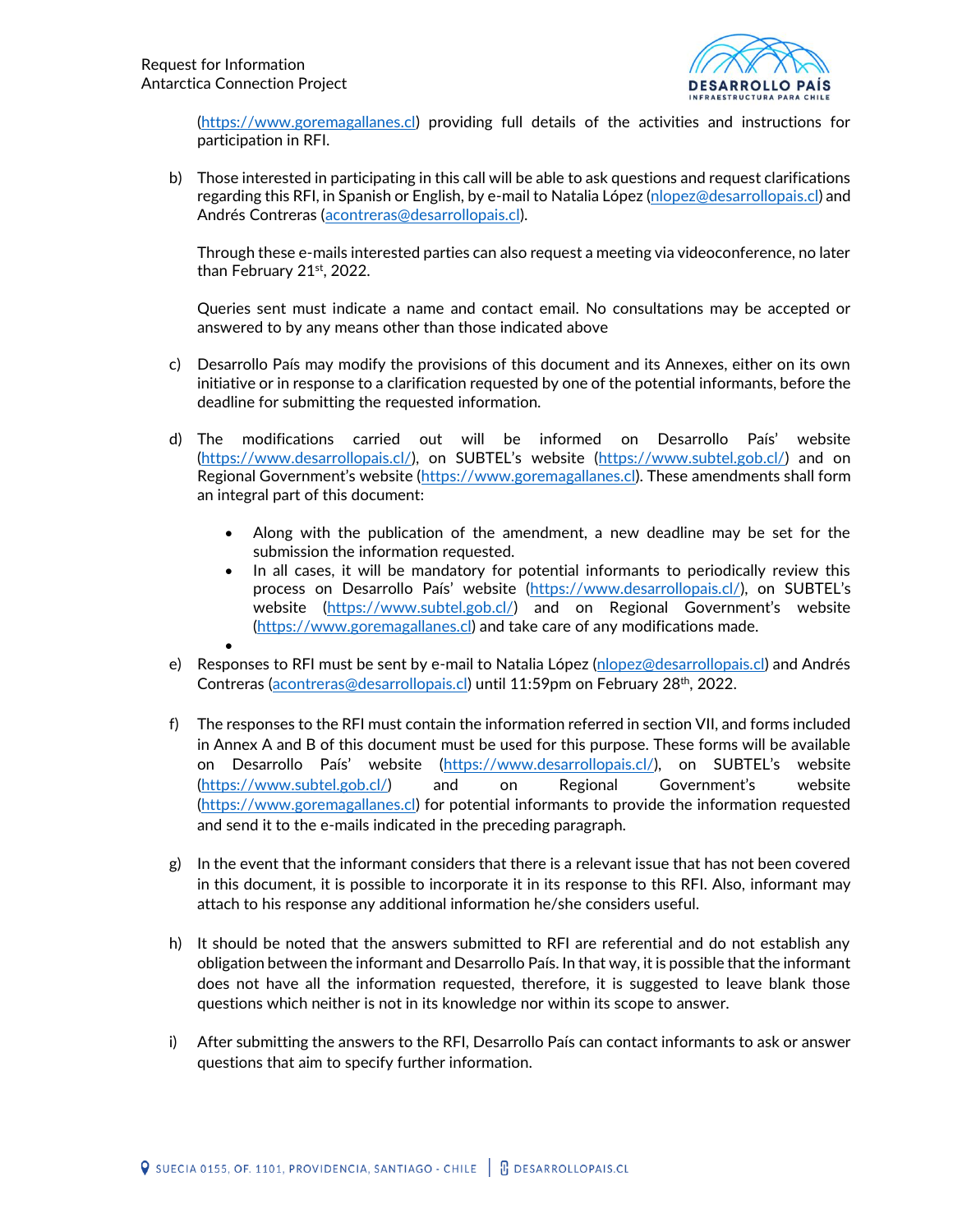

j) The evaluation of the information received does not follow an eligibility or award criterion, since the main objective of the RFI is to collect and analyze relevant information that the industry can provide to drive the Antarctic Connection feasibility study. This information is key to design and plan an eventual future request for proposal ("RFP") stage, where there will be criteria for eligibility and award of proposals that may be received.

### **Participants**

National or foreign natural or juridical persons may participate in this RFI process, that must respond to the information requested in Annex A and B of this document, who will have the status of "informants".

### Language

The official language of the RFI process is Spanish. However, answers, communications and interactions that take place during this process and the additional material that may be sent by the informant may be received in English. In this case, informant assumes the responsibility for how that information will be interpreted by Desarrollo País.

### General aspects

Desarrollo País reserves the right to resolve any dispute or doubt as to the correct meaning and scope, form and opportunity of application, and any other interpretative conflict that may arise from the application of this instrument.

### **Responsibilities of the parties**

By participating in the RFI process, informants should take into consideration the following:

- 1. The fact that informants respond to Annexes A and B, does not commit Desarrollo País in any area.
- 2. By responding and submitting Annexes A and B, the informants do not commit themselves in any area with Desarrollo País.
- 3. Desarrollo País will maintain the confidentiality of all information submitted by informants that is not of a public nature or of general knowledge.

### **Participation expenses in the RFI**

All expenses and costs of any kind incurred by informants when participating in the RFI process will be their exclusive responsibility, without having the right to demand from Desarrollo País a reimbursement or compensation for that concept or any other that has been originated as a result of this process.

### **Confidentiality of information**

This document does not contractually bind any of the parties with the information that is requested and provided, since it corresponds to a market research process.

All the information provided and requested by Desarrollo País, and the information provided by informants is considered confidential for internal purposes, without prejudice to the provisions of Law No 20285 on Access to Public Information, and the rights that holders of the provided information have for limiting its dissemination.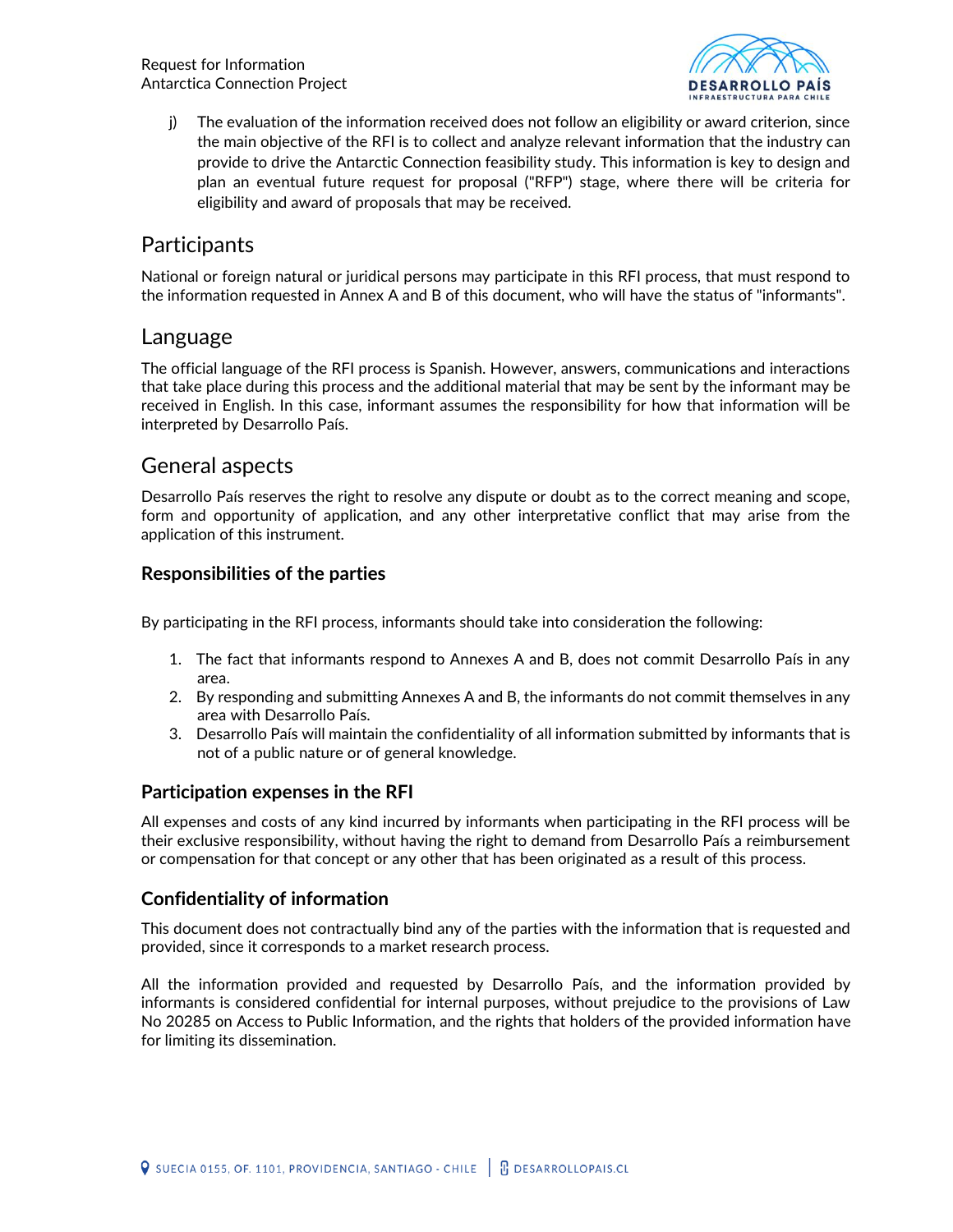

Informants must maintain confidentiality of all information provided by Desarrollo País during this RFI, therefore, they may not use it for the presentation of their services in other organizations or for any other purpose other than the one intended here.

The informant and Desarrollo País undertake to keep confidential information secret, whose nature is reserved or whose disclosure could affect their commercial or economic rights of the other. They must also adopt all measures reasonably necessary to guarantee that it is not revealed or disclosed by their employees or agents in compliance with the commitment established herein.

This is without prejudice to the provision of information that Desarrollo País must make to its supervisory entities, or in compliance with resolutions or decisions of other State agencies with powers to order its disclosure in accordance with the applicable legal framework, or in compliance with judicial decisions issued from the Ordinary Courts of Justice.

## VII. RFI QUESTIONS

Desarrollo País S.A. is interested in knowing:

- 1. General information about the natural person or company responding to this RFI.
- 2. Main characteristics to be satisfied by the supplier participating in the Feasibility Study.
- 3. Besides items described in section V, what do you think are key items to be covered in a study of this magnitude? In your experience, what are the main obstacles or challenges in building a submarine cable to Antarctica?
- 4. About the Project scientific evaluation described in section V, it is expected that it should include at least the following:
	- i. Identification of initiatives and entities currently in operation and planned to operate during lifetime of the submarine cable that would be benefited from this infrastructure.
	- ii. Estimation of the scientific impact enabled by the capacity increase, in terms of accelerating processes or other mechanisms.
	- iii. Identification of possible applications to the economy provided by these scientific projects.
	- iv. Estimation of the financial impact consequence of previous points i. to iii.

What other aspects do you think can be included in the Project scientific evaluation?

5. Based on your experience, what do you think would be the minimum and maximum period, in months, required for the development of this Feasibility Study?

| Minimum period | Maximum period |
|----------------|----------------|
| (months)       | (months)       |
|                |                |

- 6. What would be the reference price for a study with these characteristics? Develop your answer by detailing the cost for each activity you estimate is required, the respective unit costs and total cost.
- 7. Identify key sources of information to achieve expected results.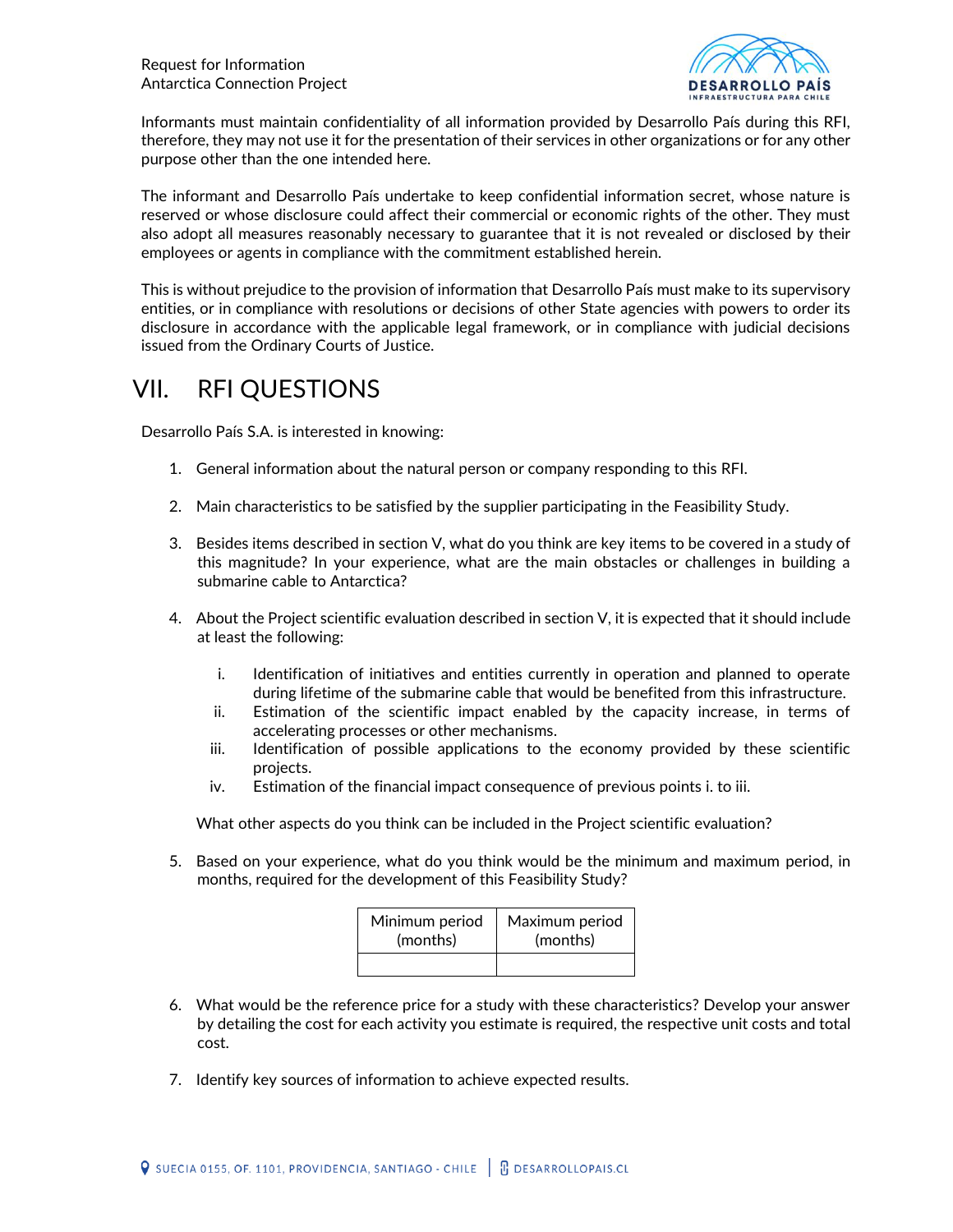

8. Is it possible to cover all the proposed contents in a consultancy? If it is not possible, identify contents that can be covered.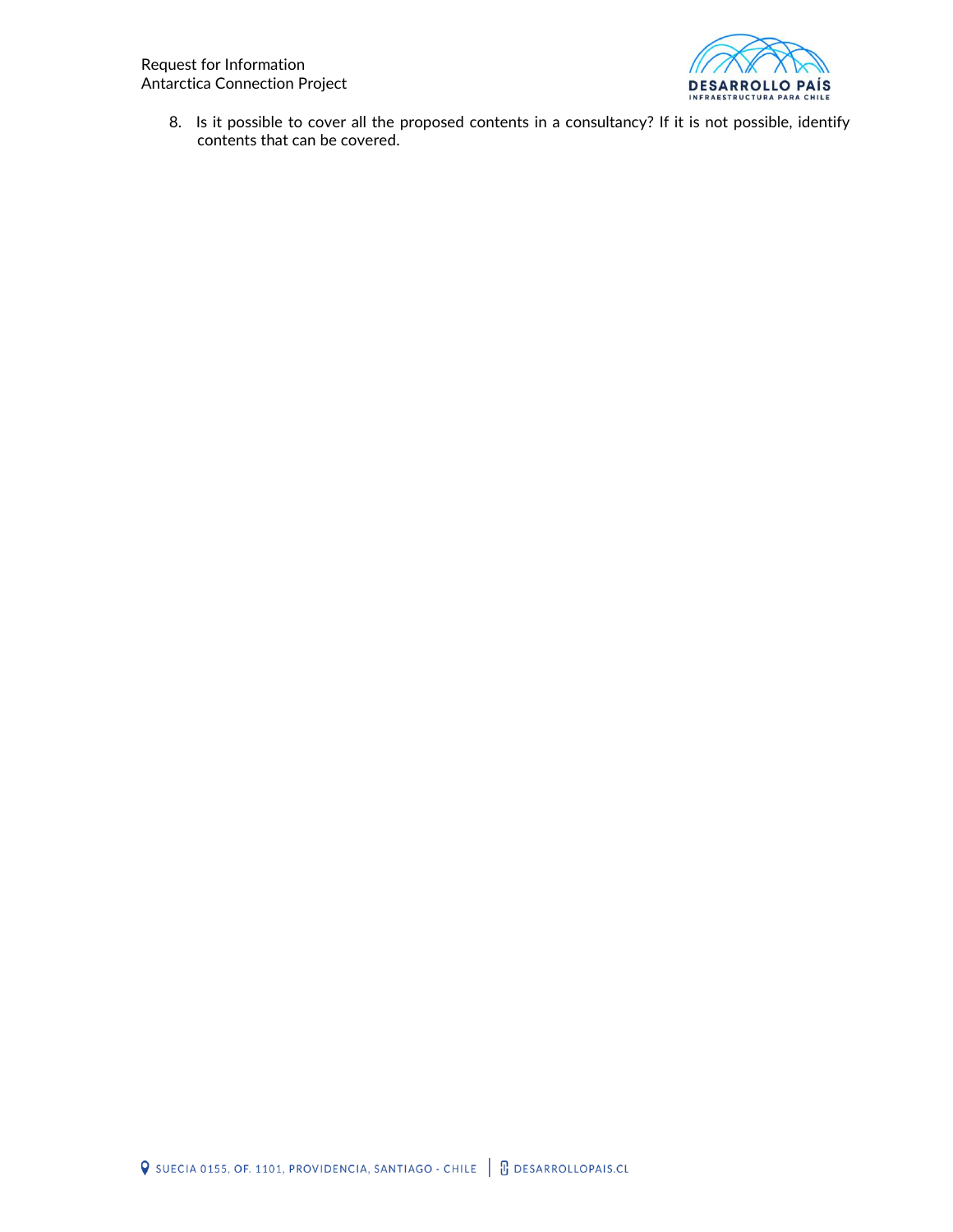

## Annex A: Required information

### **Technical, legal, geopolitical, and economic feasibility study of the submarine cable project: Antarctica Connection**

Informant Name:

Company she/he represents (if applicable):

Contact Email:

| Question                                                                                                                                                                                                                                    | Answer                     |                            |
|---------------------------------------------------------------------------------------------------------------------------------------------------------------------------------------------------------------------------------------------|----------------------------|----------------------------|
| 1. General information about the natural<br>person or company responding to this RFI.                                                                                                                                                       |                            |                            |
| 2. Main characteristics to be satisfied by the<br>supplier participating in the Feasibility Study.                                                                                                                                          |                            |                            |
| 3. Besides items described in section V, what<br>do you think are key items to be covered in a<br>study of this magnitude? In your experience,<br>what are the main obstacles or challenges in<br>building a submarine cable to Antarctica? |                            |                            |
| 4. What other aspects do you think can be<br>included in the Project scientific evaluation?                                                                                                                                                 |                            |                            |
| 5. Based on your experience, what do you think<br>would be the minimum and maximum period,<br>in months, required for the development of<br>this Feasibility Study?                                                                         | Minimum period<br>(months) | Maximum period<br>(months) |
| 6. What would be the reference price for a<br>study with these characteristics? Develop<br>your answer by detailing the cost for each<br>activity you estimate is required, the<br>respective unit costs and total cost.                    |                            |                            |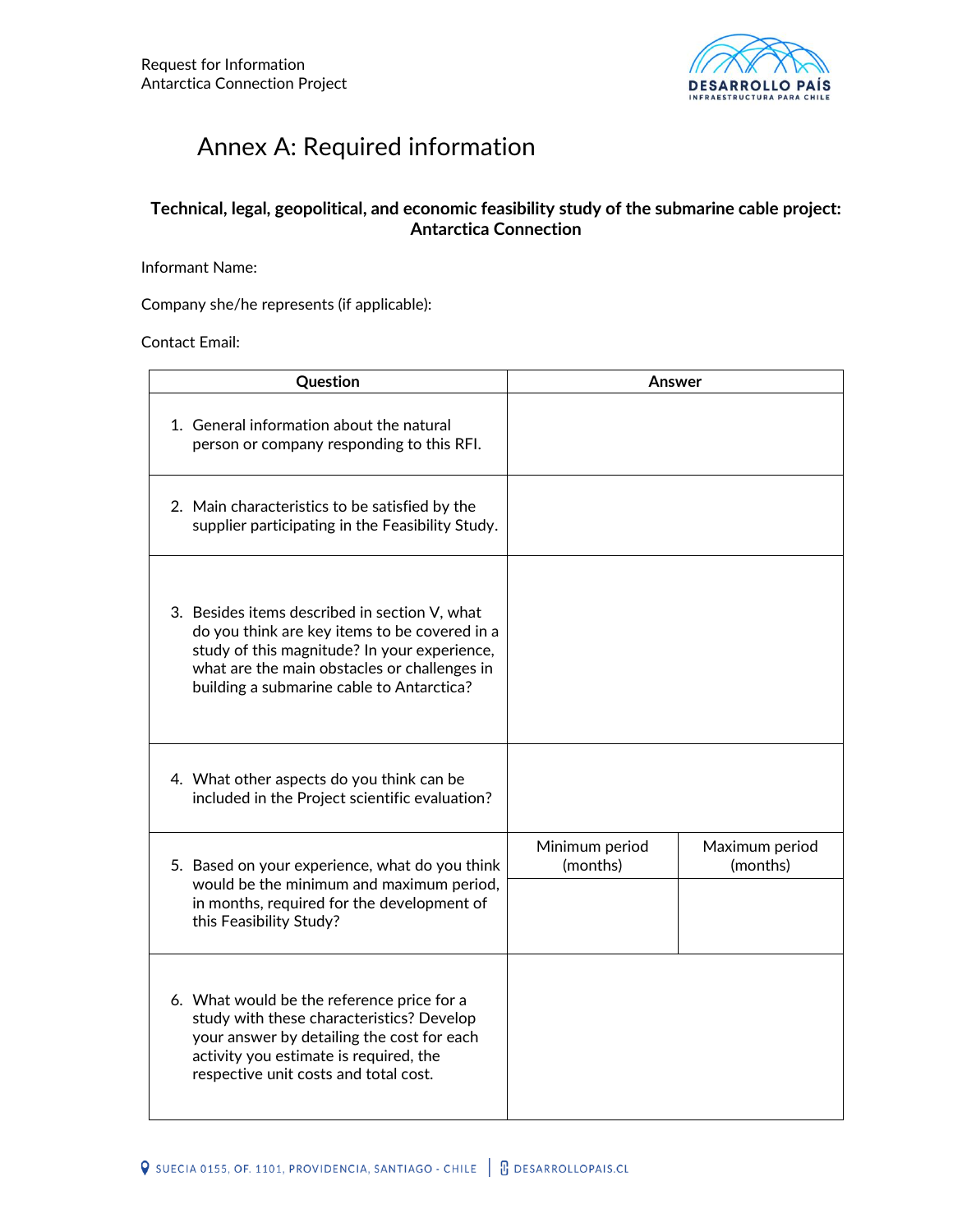

| 7. Identify key sources of information to<br>achieve expected results.                                                                        |  |
|-----------------------------------------------------------------------------------------------------------------------------------------------|--|
| 8. Is it possible to cover all the proposed<br>contents in a consultancy? If it is not<br>possible, identify contents that can be<br>covered. |  |